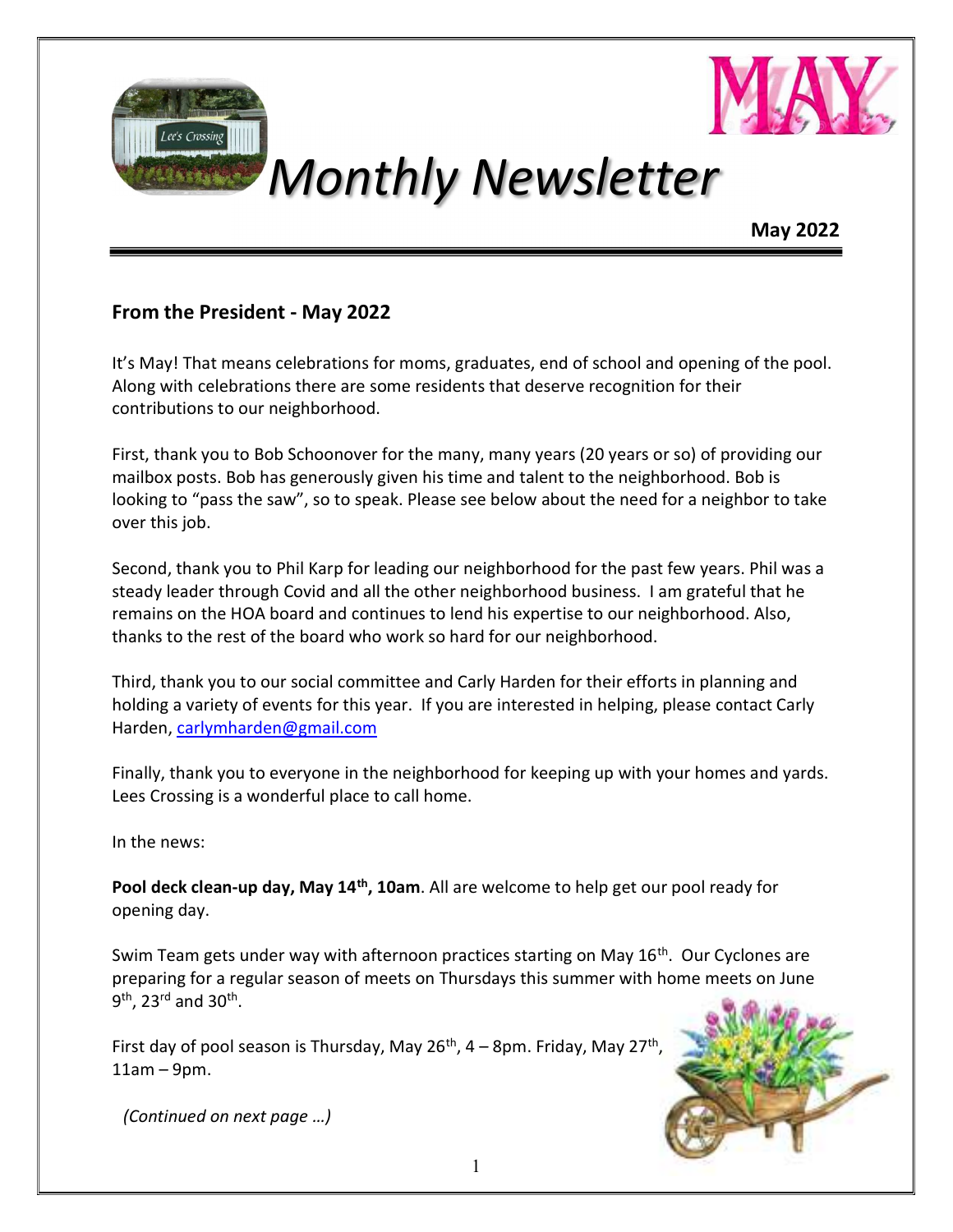#### (…President's Letter continued)

Regular pool hours will be Monday – Thursday 11am - 8pm; Friday and Saturday 11am – 9pm; and Sunday noon - 8pm. Watch for more information about the opening pool party and when and where to pick up your pool pass.

Check out the rest of the newsletter for other happenings in and around the neighborhood. Also watch for updates on our Facebook page.

Please drive safely through the neighborhood. Let's all work together to keep Lees Crossing a safe and friendly place to walk, play and drive.





#### Hello Calendar of Events – In May in and Around the Marietta Square





For more information on these and other events, please go to the City of Marietta's website:

https://www.visitmariettaga.com/events/2022-05/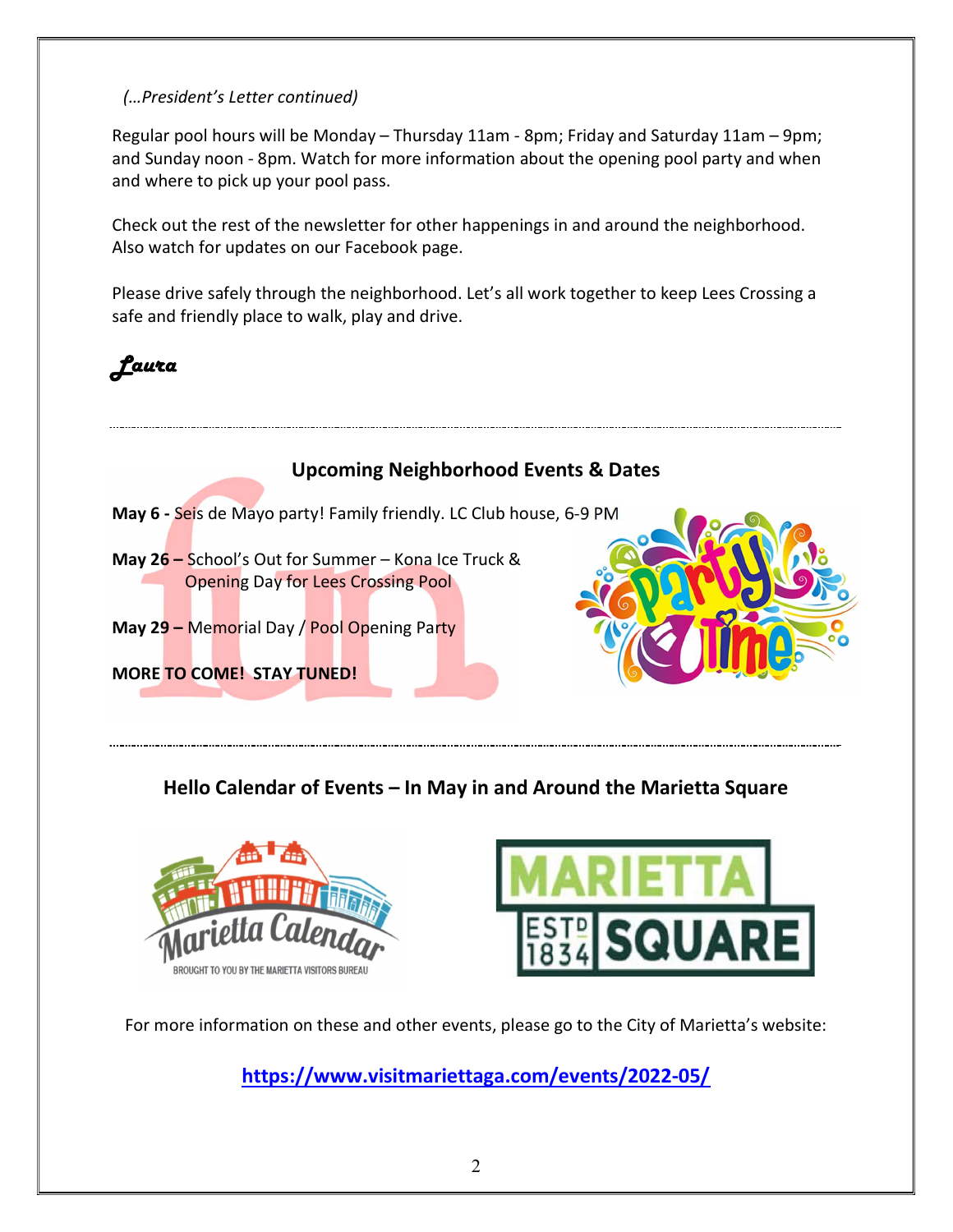# NT TO RENT THE CLUBHO

Its Official! The clubhouse is now available for rental and use! If you have any questions or would like to book the clubhouse, please call or e-mail Chad Ellis at 678-907-1227 or

ellisutigers@gmail.com.

clubhouse



Neighborhood Notaries



| Greg Amaden                           | Lee's Trace | 404-216-5879 |
|---------------------------------------|-------------|--------------|
| Angela G. Ford                        | Lee's Trace | 678-234-7430 |
| Carolyn Richardson Cedar Branch Court |             | 770-427-9900 |
| <b>Frank Harris</b>                   | Idlewyld    | 404-580-9463 |

If you are a Notary and are willing to help out your neighbors, please send your name and phone number to leescrossingmariettaga@gmail.com